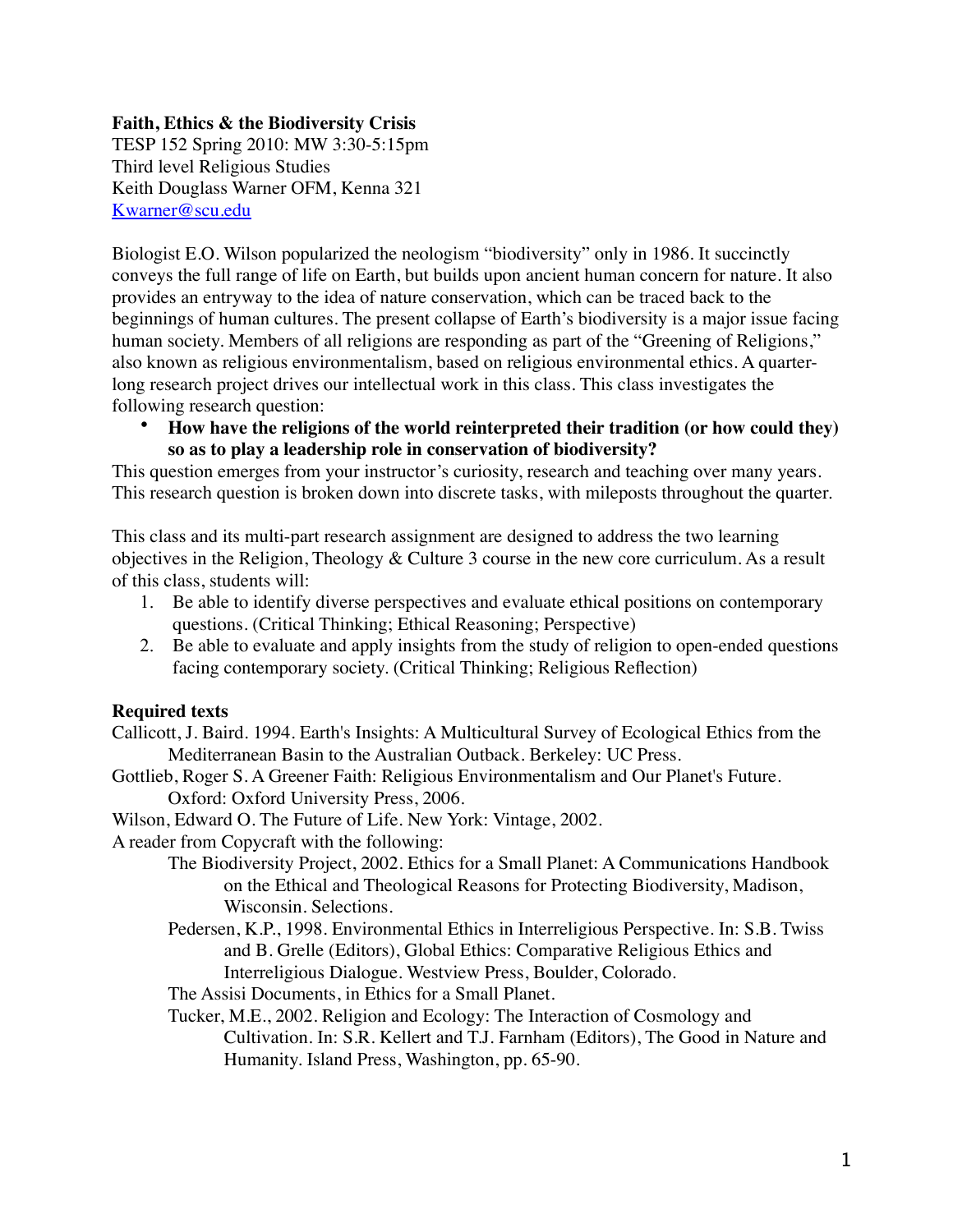- Warner, K.D., OFM, 2008. The Moral Significance of Creation in the Franciscan Theological Tradition: Implications for Contemporary Catholics and Public Policy. University of St. Thomas Law Journal, 5(1): 37-52.
- World Wide Fund for Nature, Equilibrium and Alliance of Religions and Conservation, 2005. Beyond Belief: Linking Faiths and Protected Areas to Support Biodiversity Conservation. WWF, London. Selections.

#### **Student performance**

The evaluation of student performance will be based on the following assignments.

| Date                                       | Part           | % | <b>Description</b>                                                                                                                                                                                                                                                 |
|--------------------------------------------|----------------|---|--------------------------------------------------------------------------------------------------------------------------------------------------------------------------------------------------------------------------------------------------------------------|
| April 5                                    |                |   | 5Spiritual autobiography of your relationship with the earth                                                                                                                                                                                                       |
| April 12                                   |                |   | 2Homework 1a: trace a religious environmental ethic idea<br>through the course readings                                                                                                                                                                            |
| April 21<br>$(1$ day<br>before<br>Earth D) |                |   | 4 HW 1b: Identify and analyze two scriptural texts for<br>implicit ethical valuation of nature (alternatively: you can<br>analyze 1 religious ritual). Everyone will read one of these<br>texts at an Earth Day meditation (must be present to get<br>full credit) |
| April 28                                   | $\mathbf{1}$   |   | 15 Research project 1c: answer research question 1. Due<br>by email                                                                                                                                                                                                |
| May 5                                      | $\overline{2}$ |   | 2HW 2a: profile a scholar, leader, or organization that has<br>reinterpreted a religious teaching to create an intellectual<br>resource for environmental ethics                                                                                                   |
| $M$ ay 10                                  | $\overline{2}$ |   | 2HW 2b: describe how that profiled in HW2a has applied<br>this to a real world conservation issue                                                                                                                                                                  |
| May <sub>12</sub>                          | $\overline{2}$ |   | 15 Research project 2c: answer research question 2. Due<br>by email                                                                                                                                                                                                |
| <b>May 19</b>                              | 3              |   | $2$ HW 3a: outline of the digital imovie + pics. Due by email.                                                                                                                                                                                                     |
| May 24                                     | $\overline{3}$ |   | 8HW 3b: literature review for rp3c. Due by email.                                                                                                                                                                                                                  |
| June 2                                     | $\mathsf{B}$   |   | 10 Imovie due in class—you must bring a completed version<br>to be shown in class                                                                                                                                                                                  |
| June 9                                     | 3 <sup>1</sup> |   | 20 Research project 3c: answer research question 3. Due<br>by email.                                                                                                                                                                                               |
| June 9                                     | 3 <sup>1</sup> |   | 10 Final reflection paper. Due by email.                                                                                                                                                                                                                           |
|                                            |                |   | 5 Attendance and participation                                                                                                                                                                                                                                     |

**How to turn in assignments.** Homework 1a, 1b, 2a, 2b, and the first religious reflection paper are due in hard copy in class on the day indicated. All other written assignments are due to the dedicated email account: **[FEBC152@gmail.com](mailto:FEBC152@gmail.com)**

**Expectations for student performance and attainment**: Students will receive written feedback from the instructor on homework on their papers, and in email feedback on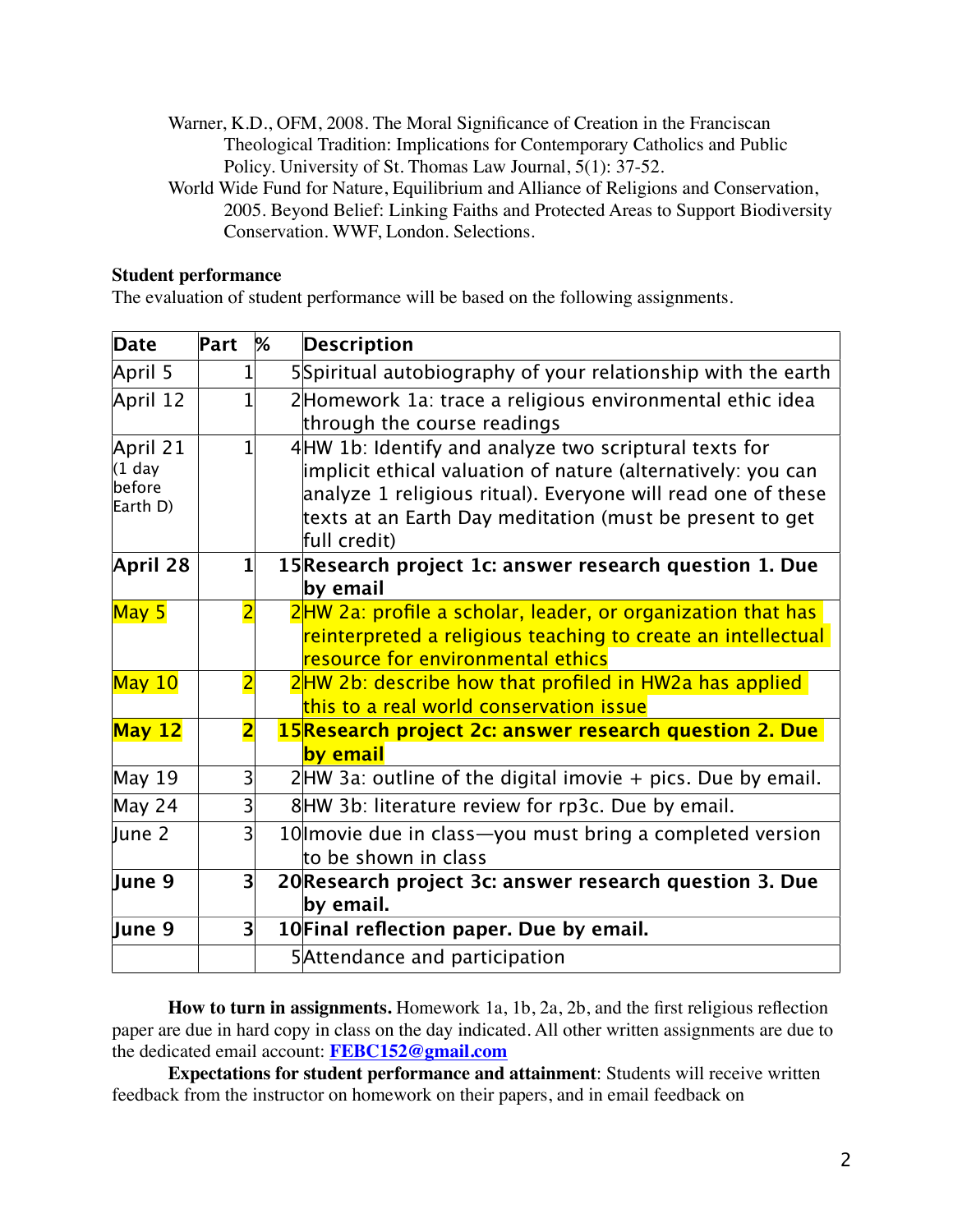assignments submitted electronically. This will assess whether the students are mastering the basic material necessary to successfully progress through the stages of the research. The instructor will meet with each research team, in or out of class, in preparation for submitting all three stages, and provide recommendations for what to include in each stage of the project. Students will receive feedback on their performance to improve by the instructor's written comments on written work (including pre-deadline drafts), and by attending office hours.

**Grading policy.** Research papers will be graded according to the following standards.

- An excellent paper will: demonstrate a strong understanding of key interpretive concepts in the study of religious environmental ethics; examine thought-provoking issues in the reinterpretation and application of these principles; propose conclusions for contemporary understanding of these themes; demonstrate mastery of the course texts; and manifest a cogent organization, clear argument, and excellent writing skills.
- A very good paper will: demonstrate understanding of key concepts in the study of religious environmental ethics; examine issues in the reinterpretation and application of these principles; have some kind of conclusion about the topic; be well organized; offer an argument; demonstrate knowledge of course texts; and demonstrate very good writing skills.
- A good paper will: demonstrate some understanding of concepts in the study of religious environmental ethics; refer to issues in the reinterpretation and application of these principles; have some organization and argument; and demonstrate university level writing skills.
- An acceptable paper will: address a topic in the study of religious environmental ethics; have marginal organization and argument; be written understandably.

Without the elements described under "acceptable" a paper will be unacceptable.

| ۱A |  |  |  |                                                           |  |  |  | D and below |
|----|--|--|--|-----------------------------------------------------------|--|--|--|-------------|
|    |  |  |  | $ 95-100 91-94 88-90 84-87 81-83 78-80 74-77 71-73 60-70$ |  |  |  |             |

Grading matrix for TESP 152

**Attendance policy.** Santa Clara University emphasizes student-teacher interaction in the classroom. Five points can be earned by full attendance and participation: 3.5 for attendance and 1.5 for classroom participation. You may miss 2 class meetings without penalty. Each subsequent class absence (starting with the third) will result in a lost attendance point for each class missed. Thus if you miss 2 classes, you will lose none of the attendance points, but if you miss 3 classes, you will earn no more than 1.5 points. Excused absences do not count against you. An excused absence requires an email to the instructor before class (one time only), or a doctors note. Normally, I will circulate a sign-in sheet at the beginning of class. I may use group classroom presentations to take attendance.

**Academic integrity.** "The University is committed to academic excellence and integrity. Students are expected to do their own work and to cite any sources they use. A student who is guilty of a dishonest act in an examination, paper, or other work required for a course, or who assists others in such an act, may, at the discretion of the instructor, receive a grade of "F" for the course."Consult [www.scu.edu/academics/bulletins/undergraduate/Academic-Integrity.cfm](http://www.scu.edu/academics/bulletins/undergraduate/Academic-Integrity.cfm).

**Use of Wiktionary and Wikipedia**. Please use these as sources for word definition and background information. You might also find scholarly sources through footnotes. You are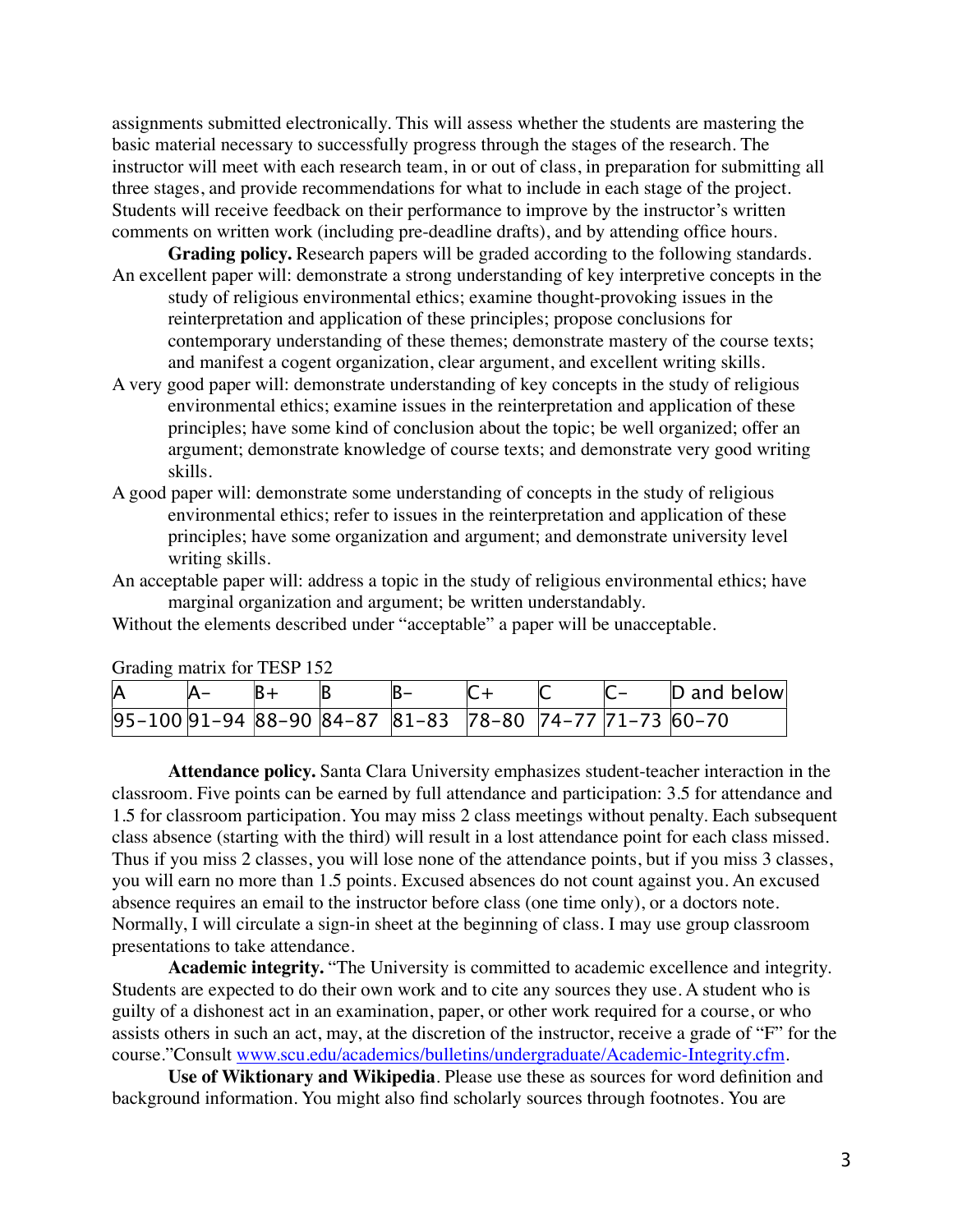hereby *prohibited from using them as scholarly sources in this class* (i.e., citing them in a footnote). Treat them like asking your smart uncle: get some basic information that orients you toward genuine scholarship. This class demands your research use quality evidence, more than the level provided by these sources alone.

**Technology in the classroom**. Please silence your cell phone when in class. Please only use your laptop during the class periods devoted to research planning (to read the pdf texts). In my experience giving lectures, laptops are frequently used for activities unrelated to the class, so please be discrete.

**Disabilities Accommodations.** To request academic accommodations for a disability, students must contact Disabilities Resources in Benson Center, (408) 554-4111 or TTY (408) 554-5445. Students must register with Disabilities Resources and provide appropriate documentation to that office prior to receiving accommodations.

**Four types of assignments** compose the course work for this class: six short homework assignments; three 5-7 page research papers; two 2 page religious reflection papers; and an imovie. The homework assignments are generally short – about one page single spaced – and designed to get students started on writing the research papers. Ideally, if well thought through, text from the homework assignments will serve as the basis of the research papers. The research papers require students to gather, analyze and discuss scholarly literature provided on the Angel library (not class texts). The religious reflection papers require students to reflect on the religious implications of nature for their lives and vocations.

| <b>Class</b> | Reading & mileposts (!!!) for this<br>day                                                                                             | <b>Classroom</b> questions                                                        |
|--------------|---------------------------------------------------------------------------------------------------------------------------------------|-----------------------------------------------------------------------------------|
| March<br>29  |                                                                                                                                       | What is religious<br>environmentalism (RE)? Its<br>relationship to BD?            |
| March<br>31  | W: Warner, Species Preservation<br>Matters!<br>Wilson: 1 (Prologue optional)<br>Gottlieb: Preface, Introduction<br>Callicott: Preface | What is biodiversity?<br>How does BD differ from other<br>environmental problems? |
| 5<br>(w2)    | R: Assisi Declarations<br>$\mathbb{R}$ : Ethics for a Small Planet (1-67)<br>Wilson: 2                                                | How have/can religions value(d)<br>biodiversity?                                  |
| 7            | !!!--Review of ARC projects<br>R: Pedersen, Points of Religious<br><b>Agreement on Env Ethics</b><br>Gottlieb: 1                      | How has religious<br>environmentalism (RE) come<br>about?                         |
| 12<br>(w3)   | !!!-- Pick a religion & a dyad<br>partner<br>Callicott: Chapter 2<br>R: Warner, Moral Significance<br>Wilson: 3                       | How does RE use ethical<br>concepts?<br>Genesis creation stories as case<br>study |

#### **Course outline and assigned readings** (W=See Keith's webpage; R=copycraft reader)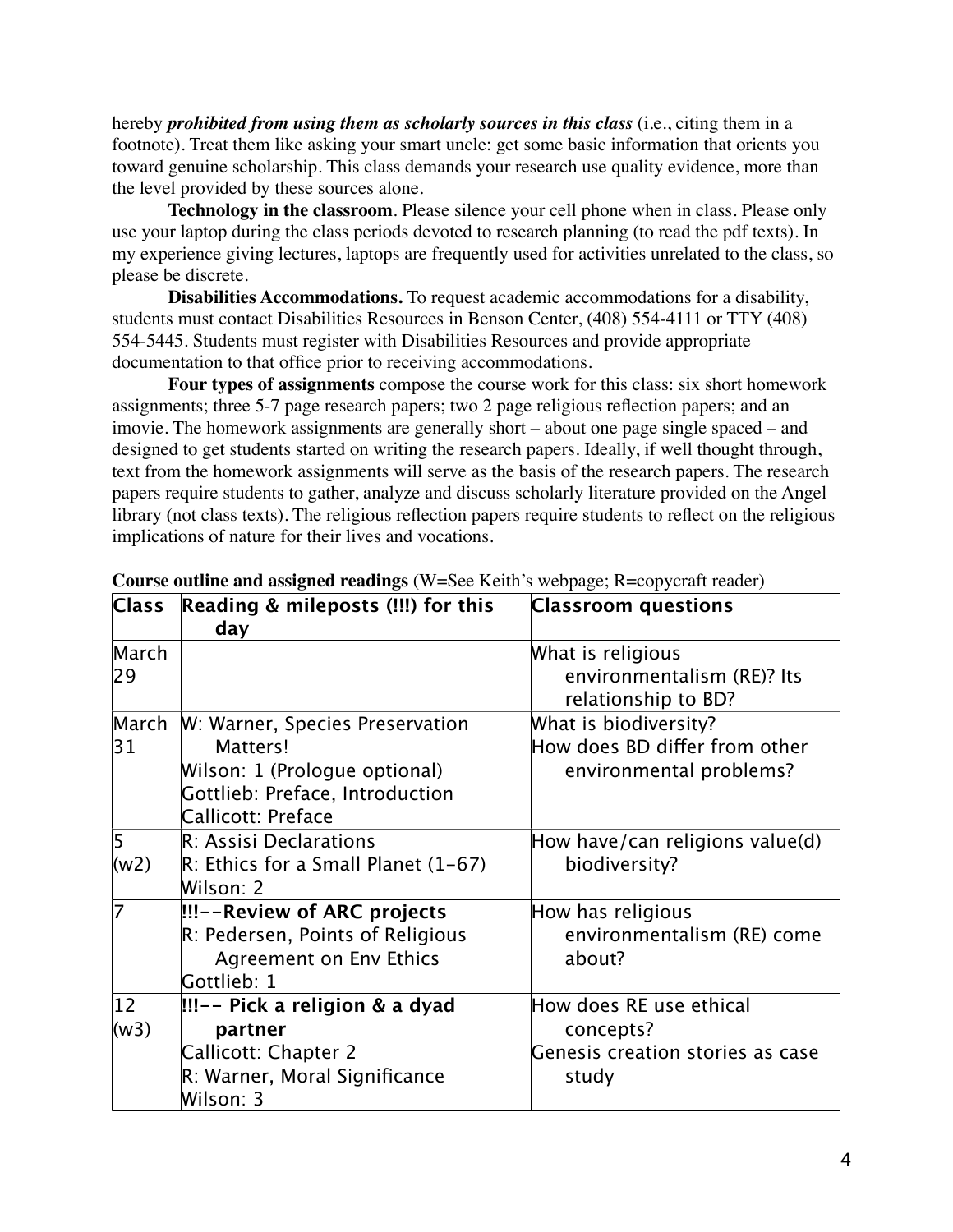| 14           | !!!--How to use library in this                 | Cosmovision and primary text                           |
|--------------|-------------------------------------------------|--------------------------------------------------------|
|              | course                                          |                                                        |
|              | R: Tucker, The Interaction of                   |                                                        |
|              | <b>Cosmology and Cultivation</b>                |                                                        |
| $ 19\rangle$ | !!!--Report scoping primary                     | How are humans creating the BD                         |
| (w4)         | sources                                         | crisis?                                                |
|              | Wilson: 4                                       |                                                        |
| 21           | !!!--Present some values; read                  | How to brainstorm a title and an                       |
|              | <b>Primary Source @Earth Day</b>                | outline for 1c                                         |
|              | <b>Meditation</b>                               | What difference do sacred texts                        |
|              | Gottlieb: 3                                     | make?                                                  |
| 26           | !!!—How to answer research                      | What difference does religion                          |
| (w5)         | question 1                                      | make in these RE cases?                                |
|              | Gottlieb: 4                                     |                                                        |
|              | Wilson: 6                                       |                                                        |
| 28           | !!!--How to identify retrieval in the           | How do religious leaders come to                       |
|              | <b>Angel library chapters</b>                   | speak out on this?                                     |
|              | Gottlieb: 7                                     |                                                        |
| May 3        | $\left  \right $ !!!— how & why of an annotated | Keith's research projects                              |
| (0.6)        | analytical bibliography                         |                                                        |
|              | Wilson: 7                                       |                                                        |
|              | Callicott: 9                                    |                                                        |
| 5            | !!!--How & why to Bronco Express                | What role could ritual play?                           |
|              | Gottlieb: 6                                     |                                                        |
| 10           | R: WWF, Beyond Belief 1-16                      | Can hotspots translate to                              |
| (w7)         |                                                 | protecting places?                                     |
| $ 12\rangle$ | !!!—What is a storyboard?                       | How have religions changed their                       |
|              | R: WWF, Beyond Belief 31-39                     | views?                                                 |
| 17           | Callicott: 10                                   | What are religious conservation                        |
| (w8)         | Wilson: 5                                       | initiatives?                                           |
| 19           | !!!--Imovie lab session!!                       | Bring storyboard and pictures on<br>your jump drive!!! |
| 24           | !!!--How to do the final research               | Best practices in communicating                        |
| (w9)         | project                                         | RE & BD protection?                                    |
|              | R: Ethics for a Small Planet (92-108)           |                                                        |
| 26           | Callicott: 6, 7 or 8                            | How do Indigenous spiritual                            |
|              |                                                 | traditions approach biodiversity?                      |
| 31           | No class-memorial day                           | do homework! ;-)                                       |
| Weds         | <b>Presentation of Imovies</b>                  | Last class session Weds of week                        |
| June 2       |                                                 | 10                                                     |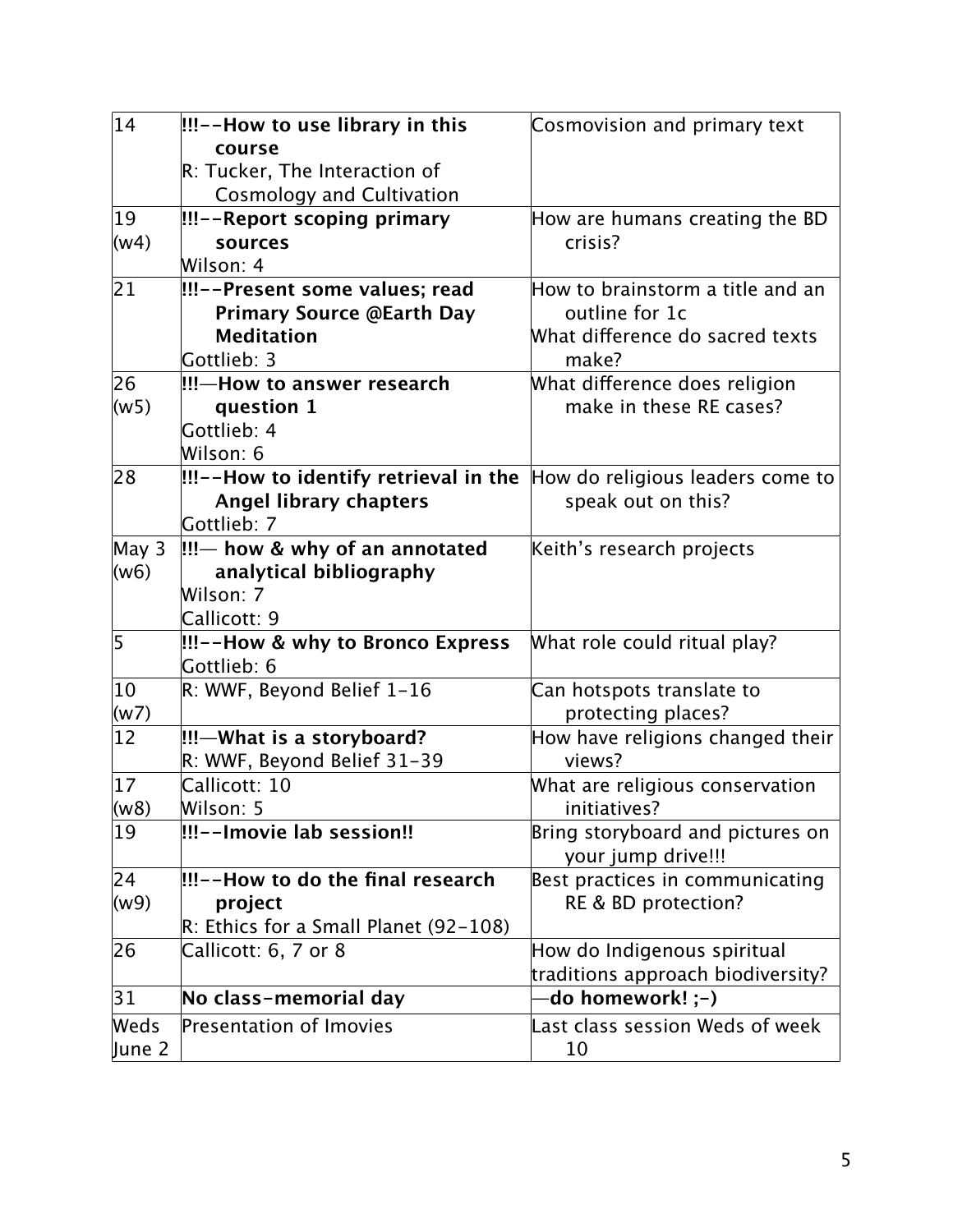## **RESEARCH PROJECT for the retrieval of religious environmental ethics for biodiversity conservation Part 1** (Faith, Ethics & Biodiversity Crisis Spring 2010)

Here is the research question driving the three-part research project:

• How have the religions of the world reinterpreted their tradition (or how could they) so as to play a leadership role in the conservation of biodiversity?

The entire course is designed to provide you the resources to address this by gathering, evaluating, organizing, analyzing and presenting qualitative data.

The three parts investigate the following research questions:

- 1. Which religious values and ethical principles -- found in the primary sources (scriptures  $\&$  instructional stories  $\&$  myths  $\&$  rituals) of one religious tradition -- could potentially be retrieved to support contemporary conservation efforts?
- 2. What work have contemporary religious leaders, scholars and groups done to reinterpret these traditional teachings and practices so as provide a rationale for contemporary nature conservation?
- 3. How have contemporary religious leaders and groups drawn from the reinterpretation process to support (through moral discourse and material resources) biodiversity conservation initiatives in the contemporary world?

For each part, students will conduct research in pairs to maximize the efficiency of research activities. Student dyads will work collaboratively to conduct research as a team, and present some of this material orally in class together. Students will submit their own written work.

## **Research Project Part 1. Ethical principles**

Homework 1a (=HW1a) asks students to describe an ethical idea in one religious tradition, drawing from four course texts (Caldicott; Gottlieb; Pederson; Assisi Declarations). HW1b asks students to identify two Scriptural texts -- or one ritual practice -- from the religious tradition being studied, and to analyze this for implicit ethical valuation of nature. Research paper 1 will answer research question 1, drawing from the material identified in HW1a and HW1b, plus the scholarly literature on Angel, and supported by citations in footnotes. Students will fulfill RTC3 Learning Objective 1 by identifying diverse perspectives and evaluating ethical positions on the contemporary concern for the environment. Part 1 will require students to critically analyze religious ideas, writings or rituals for environmental values; to demonstrate ethical reasoning in analysis of these sources; and to identify perspectives within a religious tradition.

Before you begin any part your research, check out some of examples of the religious biodiversity conservation projects reported on the Alliance for Religion and Conservation webpage. This will help you choose well. You can be much more efficient with your time if you do some advance "poking around" to find out what kind of principles, reinterpretation processes, and projects are associated with specific faith traditions. Here are some examples organized by specific faith: [http://www.arcworld.org/projects\\_by\\_faith.asp.](http://www.arcworld.org/projects_by_faith.asp) And here are some other examples: <http://www.arcworld.org/projects.asp?projectId=50>. You will likely want to study how religious traditions outside of US have engaged conservation (these are more interesting cases). Here are the religious traditions that I want the class to study:

- 1. Hinduism
- 2. Buddhism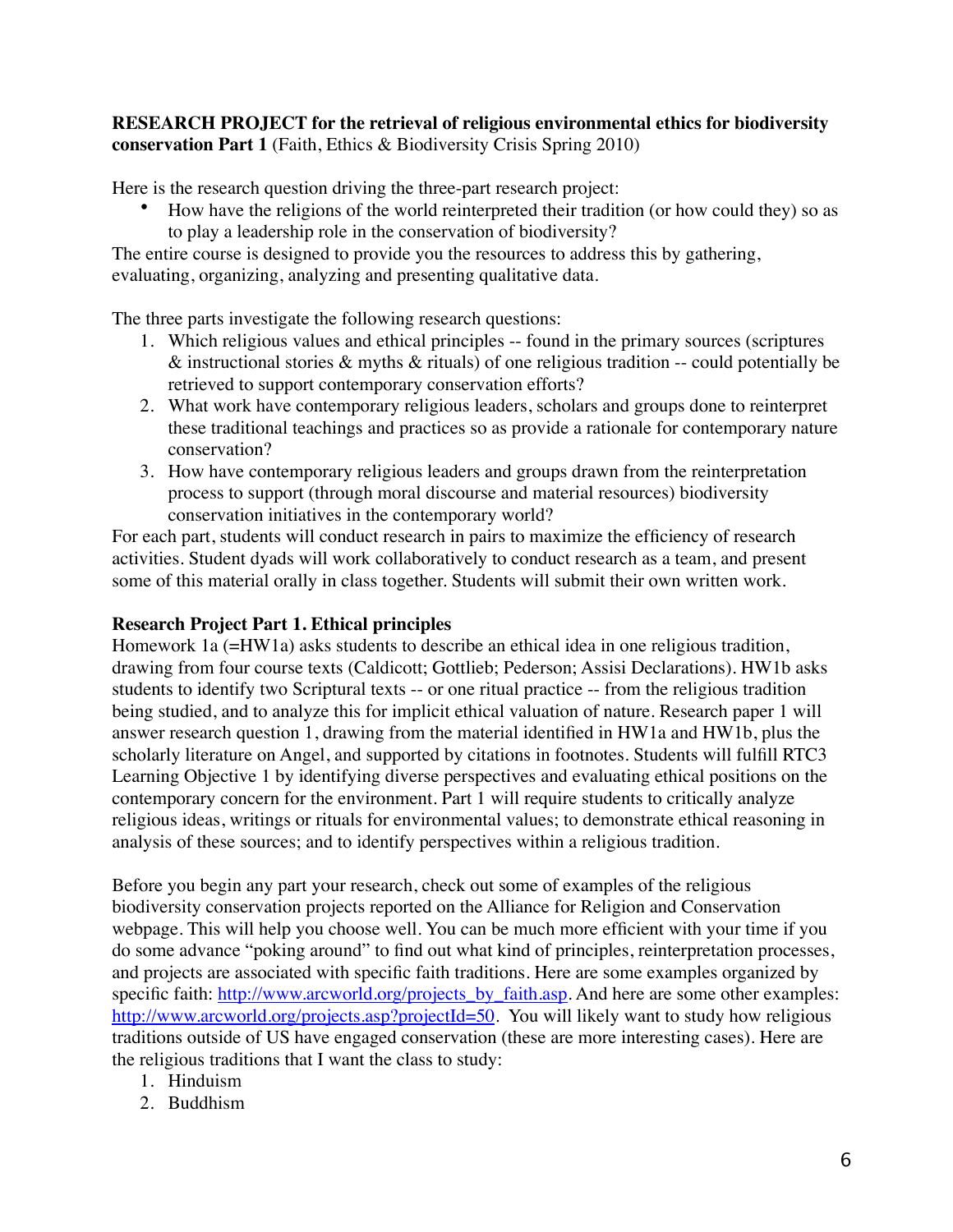- 3. Islam
- 4. Orthodox Christianity
- 5. Roman Catholicism
- 6. Protestant denominations (outside the US)
- 7. Indigenous spiritual traditions: Maori in New Zealand or Aboriginals in Australia (these cases are really interesting, but difficult to study, and will require extra effort on your part)
- 8. Judaism
- 9. Additional Asian traditions ((Daoism, Confucianism, Shintoism, Daoism, Confucianism, Shintoism)

The primary research materials you will use to address these questions are found are on the Angel website for the class, and in books on reserve (72 hour check out) in Orradre. You may use other webpages, but you must ask my permission (by email) before you use them.

## **HW 1a**

Homework 1a asks students to describe an ethical idea in one religious tradition, drawing from four course texts (Caldicott; Gottlieb; Pederson; Assisi Declarations). Write one page single spaced about an ethical principle and how it appears or does not appear in the four texts. You might pick an ethical idea from the "Assisi Principles" or from Pederson's *Eight points of religious agreement in environmental ethics*

These are taken from Pedersen 1998 [ethics keywords by KDW]

- 1. The natural world has value in itself and does not exist solely to serve human needs. [not only humans]
- 2. There is a significant continuity of being between humans and non-human living beings, even though humans have a distinctive role. [continuity]
- 3. Non-human beings are morally significant, in the eyes of God or the cosmic order. They have their own unique relations to God, and their own places in the cosmic order. [morally significant]
- 4. The dependence of human life on the natural world can and should be acknowledged in ritual and other expressions of appreciation and gratitude. [dependence and gratitude]
- 5. Moral norms such as justice, compassion and reciprocity apply both to humans and nonhumans. The well-being of humans and the well-being of non-humans are inseparable. [inter-dependence]
- 6. There are legitimate and illegitimate uses of nature. [legitimate uses]
- 7. Greed and destructiveness are condemned. Restraint and protection are commended. [restraint]
- 8. Human beings are obliged to be aware and responsible in living in harmony with the natural world, and should follow the specific practices for this prescribed by their traditions. [harmony]

## **HW 1b**

HW1b asks students to identify two Scriptural texts -- or one ritual practice -- from the religious tradition being studied, and to analyze this for implicit ethical valuation of nature. The best examples of how this is done are in the discussions of Genesis 1-2 in Gottlieb chapter 2 and Callicott chapter 2, and by Mary Evelyn Tucker ("Religion and Ecology: The Interaction of Cosmology and Cultivation"). To find these scriptures, you should look in the following sources.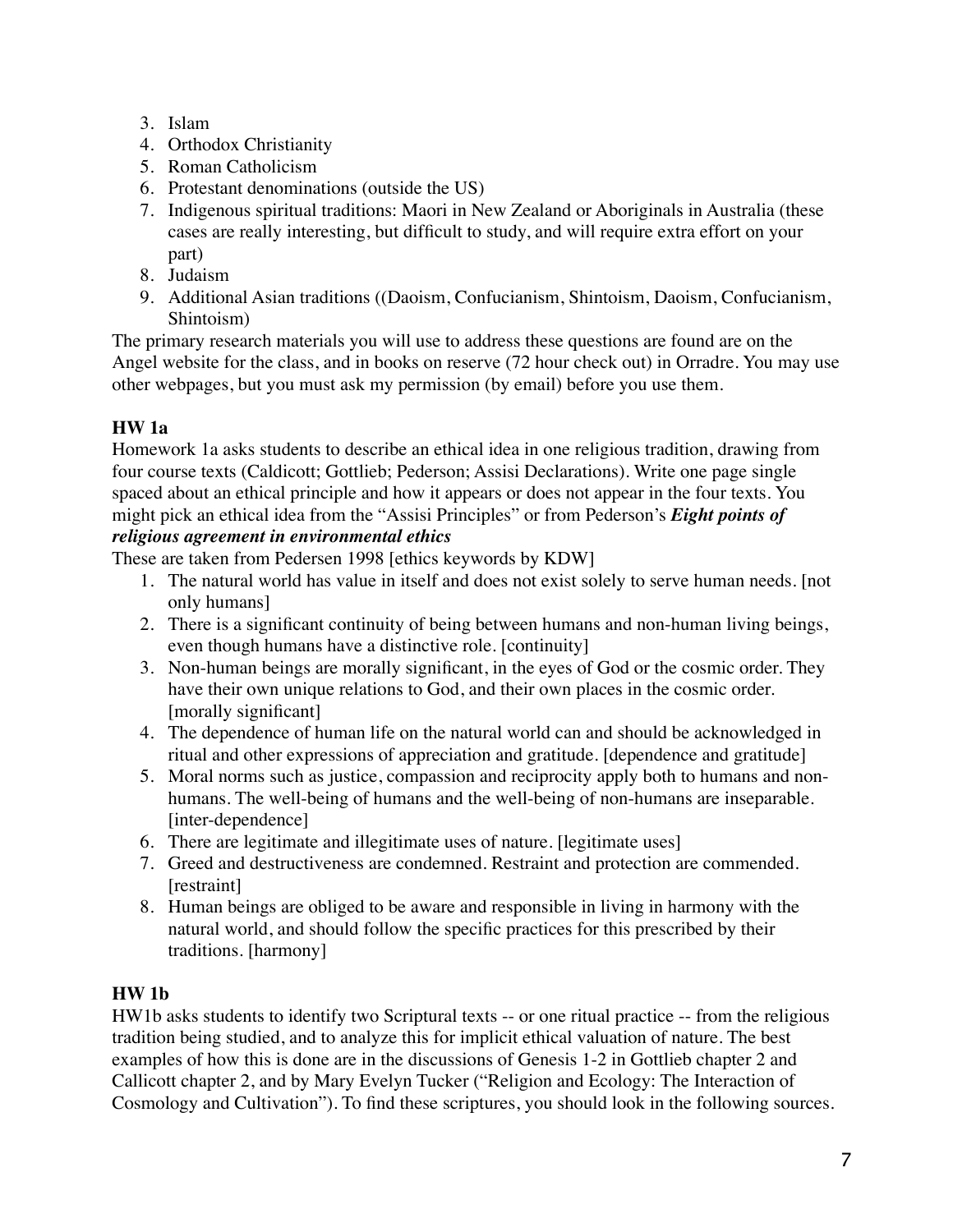These recent, scholarly sources will refer to ancient sacred texts, which you then have to track down.

- i. The hot links to the Introductions to books by the *Forum On Religion and Ecology***:**  [http://fore.research.yale.edu/religion/index.html.](http://fore.research.yale.edu/religion/index.html)
- ii. The religion-specific chapter taken from Gottlieb's Handbook on Religion & Ecology
- iii. The religion-specific entry in the Encyclopedia of Religion and Nature (on reserve in the library)

| Religion & FORE Source                         | "Handbook" Source on Angel                                                         |
|------------------------------------------------|------------------------------------------------------------------------------------|
| 1. Hinduism                                    | Hinduism-Dwivedi-Hindu Religion & Env                                              |
| 1. Buddhism                                    | Buddhism-Kaza-The Greening of Buddism                                              |
| 1. <u>Islam</u>                                | Islam-Folz-Islam                                                                   |
| 1. Orthodox Christianity                       | Orthodox Christianity-Chryssavgis $http:II$<br>www.goarch.org/ourfaith/environment |
| 1. Roman Catholic<br>Christianity              | Catholicism-Hart                                                                   |
| 1. Protestant Christianity                     | Protestant-Santmire                                                                |
| 1. Indigenous spiritual<br>traditions          | Indigenous-Grim                                                                    |
| 1. Judaism                                     |                                                                                    |
| 1. Additional Asian traditions Jainism-Chapple |                                                                                    |
| (Daoism, Confucianism,                         |                                                                                    |
| Shintoism, Jainism,                            |                                                                                    |
| Sikhism,                                       |                                                                                    |
| Zoroastrianism)                                |                                                                                    |

To orient you to your specific religion, both partners should read:

On April 21st, one member of your research team will report orally to the class: "The values and ethical principles from tradition \_\_\_\_ that could potentially be retrieved to support contemporary conservation efforts are…." The other member of the dyad will identify one *primary source* (scripture or instructional story or myth) in the religious tradition you are studying and read it at the Interfaith Earth Day Celebration.

## **Research paper 1c should answer the following research question:**

1. Which religious values and ethical principles -- found in the primary sources (scriptures  $\&$  instructional stories  $\&$  myths  $\&$  rituals) of one religious tradition -- could potentially be retrieved to support contemporary conservation efforts?

Research paper 1 will answer research question 1, drawing from the material identified in HW1a and HW1b, plus the scholarly literature on Angel, and supported by citations in footnotes. To answer this research question, your paper will have several components, drawn from prior text you have written for homework. You will want to:

- a. *describe* one or more sacred text from a specific religious tradition's primary sources  $(hw1b)$ :
- b. *identify* the environmental wisdom and ethical principles that could potentially be retrieved (hw1a);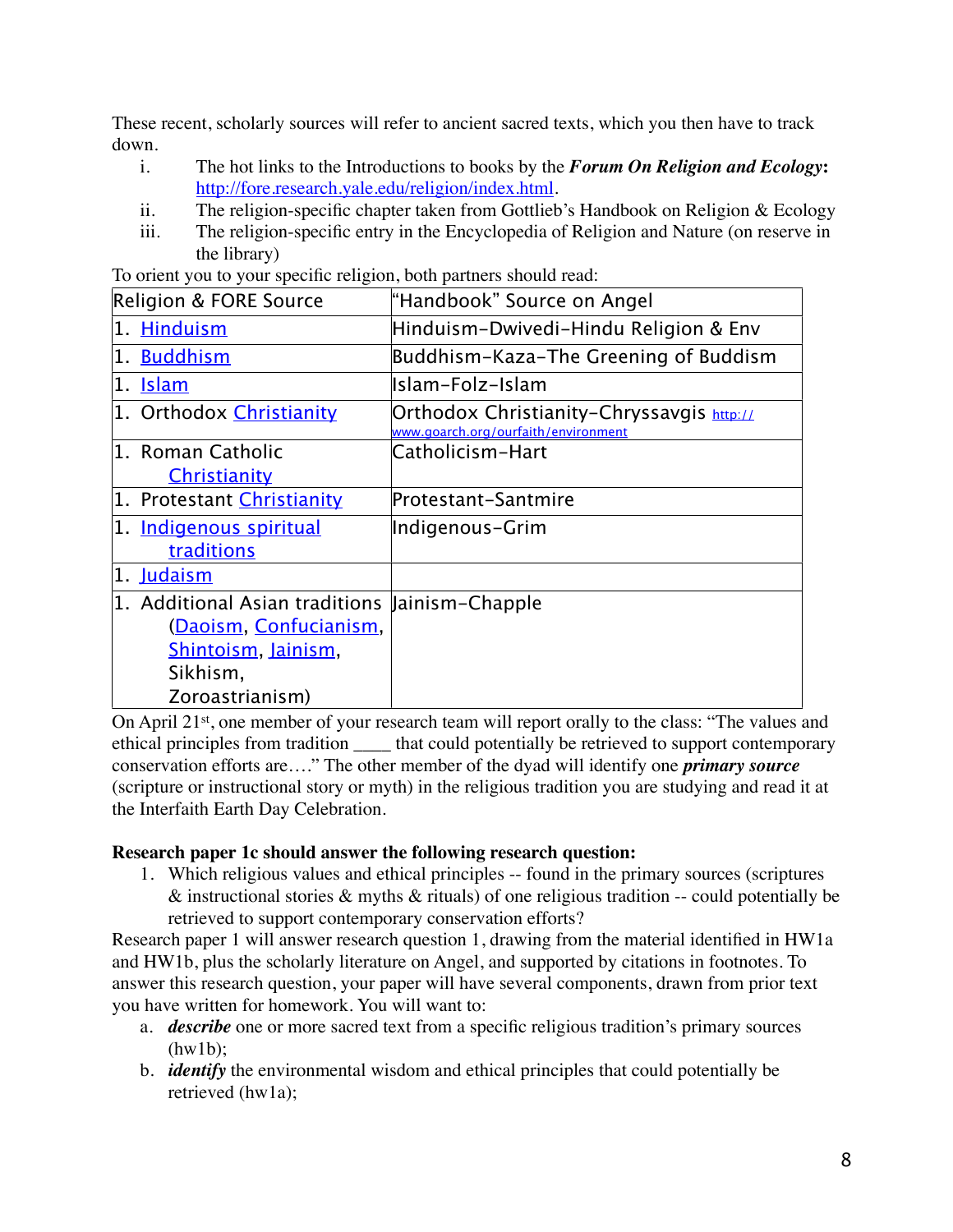c. *explain* what could be reinterpreted for contemporary conservation efforts, and how it could be used.

You might think of this as a "testing" of Pedersen's 8 points by checking to see if and how they are present in the primary sources of the tradition that you study, and how they could be used. These are *potential* intellectual and ethical resources for religious environmental ethics. You will demonstrate your learning in two ways: an initial oral presentation on Earth Day by your team, and a written analysis of the 8 points in the religious tradition you are studying

For the primary sources, you will have to skim the Angel book chapters and review the books on reserve in Orradre. To find them, you would want to comb through the readings to find references to ancient writings/texts/teachings are discussed as being relevant to contemporary environmental concerns. Pay special attention to any primary sources referenced by more than one contemporary author.

The kinds of questions to address are below. You and your partner might draw different conclusions, depending on the specific primary texts you use.

- 1. Which of Pedersen's 8 points are **well supported** by these texts in this tradition?
- 2. Which of the 8 are **not supported**?
- 3. What are you able to identify as the "**key ideas**" in these sources and the cosmology they suggest -- that could potentially be used to support nature conservation? [Are they more specific than Pederson's points? Do they differ from her points?]
- 4. What kind of "**potential proxies**" for biodiversity are described as having intrinsic value in this tradition? [e.g., mountains, rivers, deserts, specimens…]

Note that you must thoroughly justify any statements you make about these texts with a complete citation in the form of a **footnote** (use Arabic numbers; do not use Roman numbers or letters to indicate footnotes). This is true for all 4 parts of this research project. The following are the formats you must use. Follow this format exactly. For a primary text itself, identify it and describe it as best you can in a footnote, and then fully cite the printed source where you found it. To create a footnote in Word, click

"Insert<sup>W</sup>Reference<sup>W</sup>Footnote"

#### A book:

Gottlieb, Roger S. A Greener Faith: Religious Environmentalism and Our Planet's Future. Oxford: Oxford University Press, 2006.

A chapter in an edited book:

Pedersen, Kusumita P. "Environmental Ethics in Interreligious Perspective." In Global Ethics: Comparative Religious Ethics and Interreligious Dialogue, edited by Sumner B Twiss and Bruce Grelle. Boulder, Colorado: Westview Press, 1998.

#### A journal article

Warner, Keith Douglass, OFM. "The Greening of American Catholicism: Identity, Conversion and Continuity." Religion and American Culture: A Journal of Interpretation 18, no. 1 (2008): 113-42.

A webpage